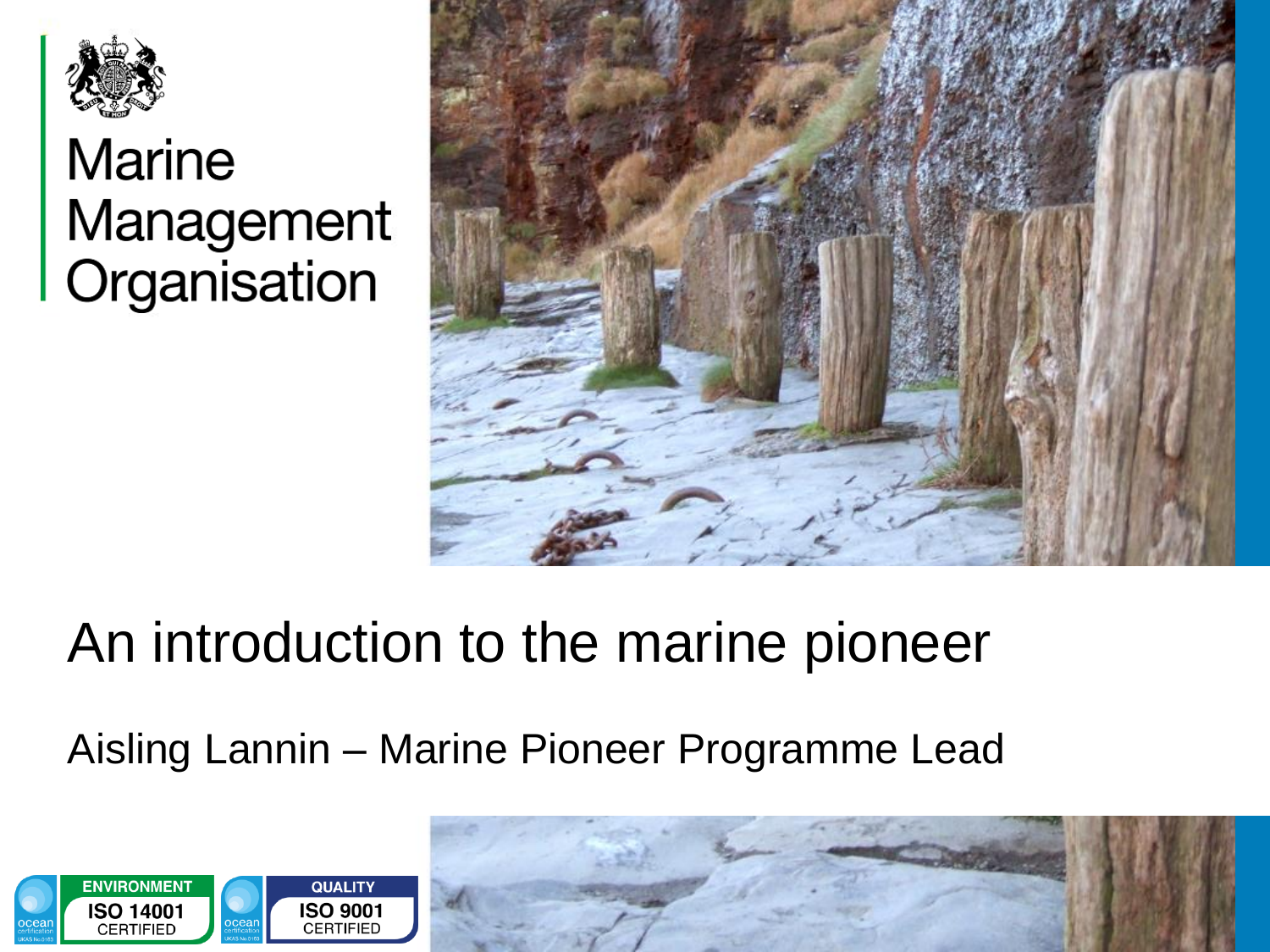# **Outline**

- Natural Capital Committee recommendations
- Pioneer projects
- Marine Pioneer
	- Vision and aims
	- Approach
	- Environment
	- People
	- Current work
- How the NOC community can engage

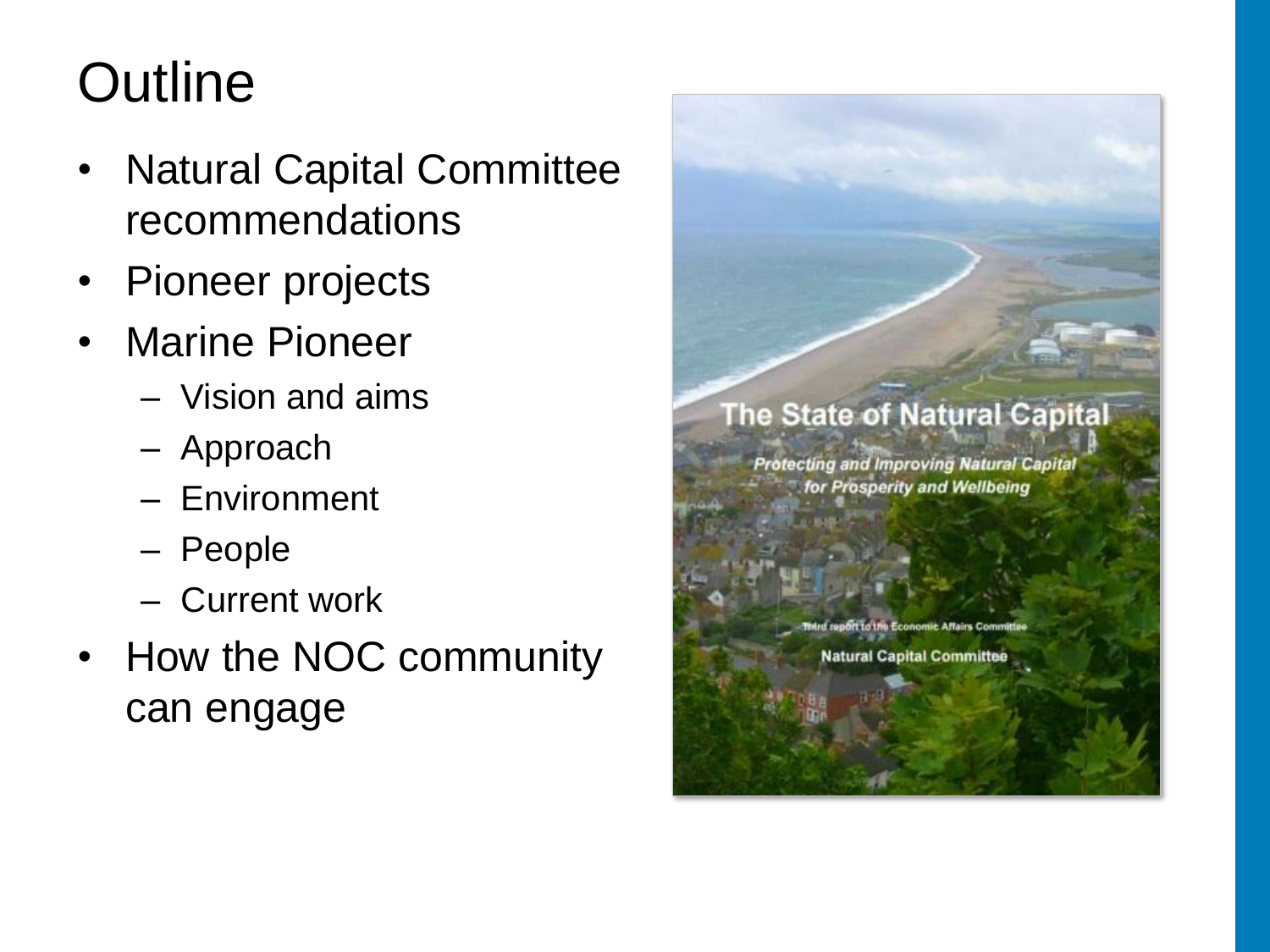Natural Capital Committee Recommendations

- NCC (2017) State of Natural Capital 4<sup>th</sup> report
	- 'makes a series of recommendations to government, setting out a comprehensive approach to protecting and improving England's natural capital, including:
		- The need for ambitious objectives in the 25 YEP
		- A clear governance framework for implementing the plan
		- Using 'pioneer' projects to test different initiatives
		- A consistent approach to valuation of natural capital and methods for measuring the impact of policy on natural capital'
	- The NCC will assist with the design and implementation of the plan and develop a 'How to do it' manual for practitioners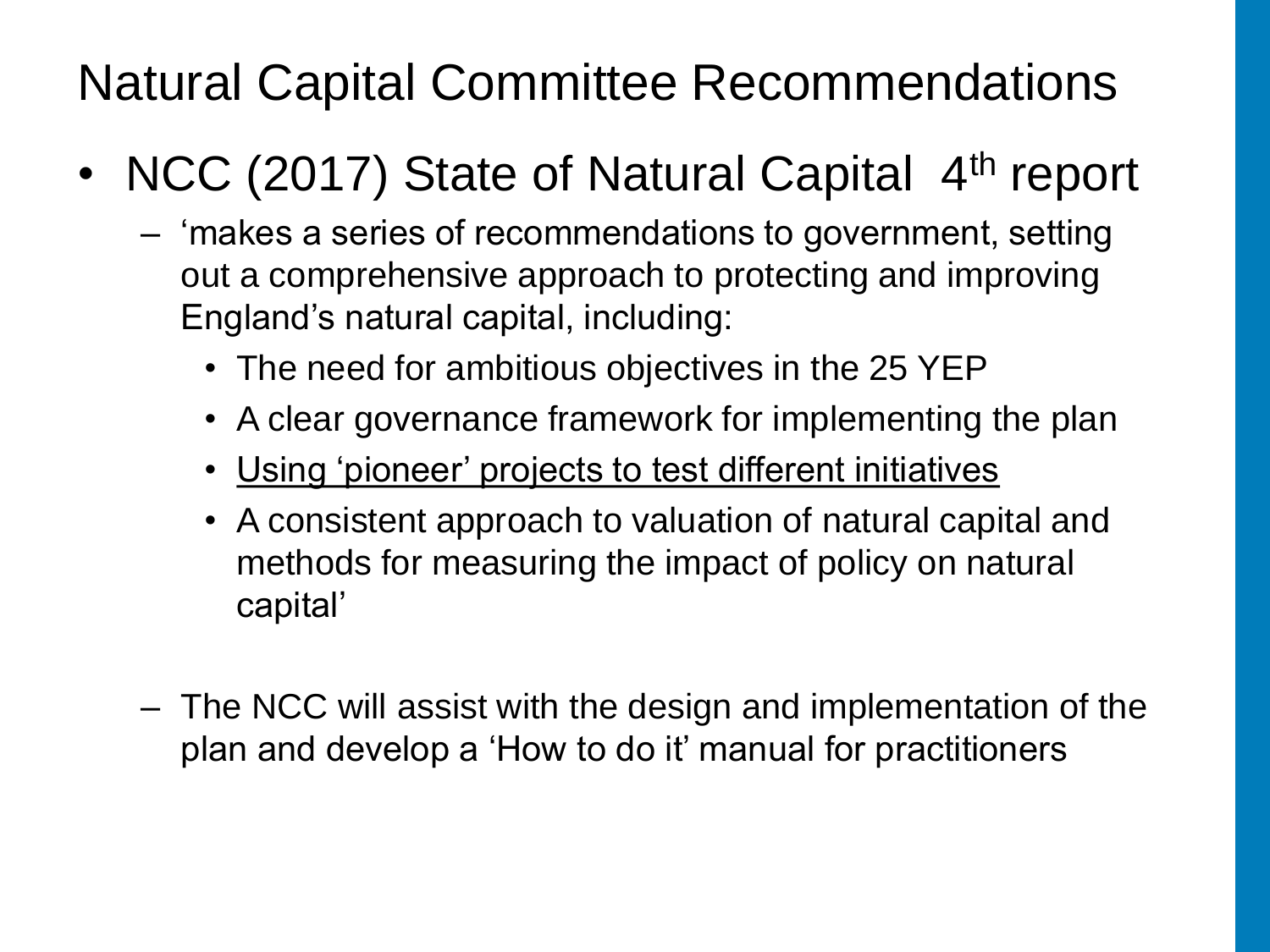# Pioneer projects

- **Marine** pioneer coordinated by Marine Management **Organisation**
- **Landscap**e pioneer North Devon coordinated by Natural England
- **Urban** pioneer Greater Manchester coordinated by the Environment Agency
- **Catchment** pioneer Cumbria coordinated by the Environment Agency

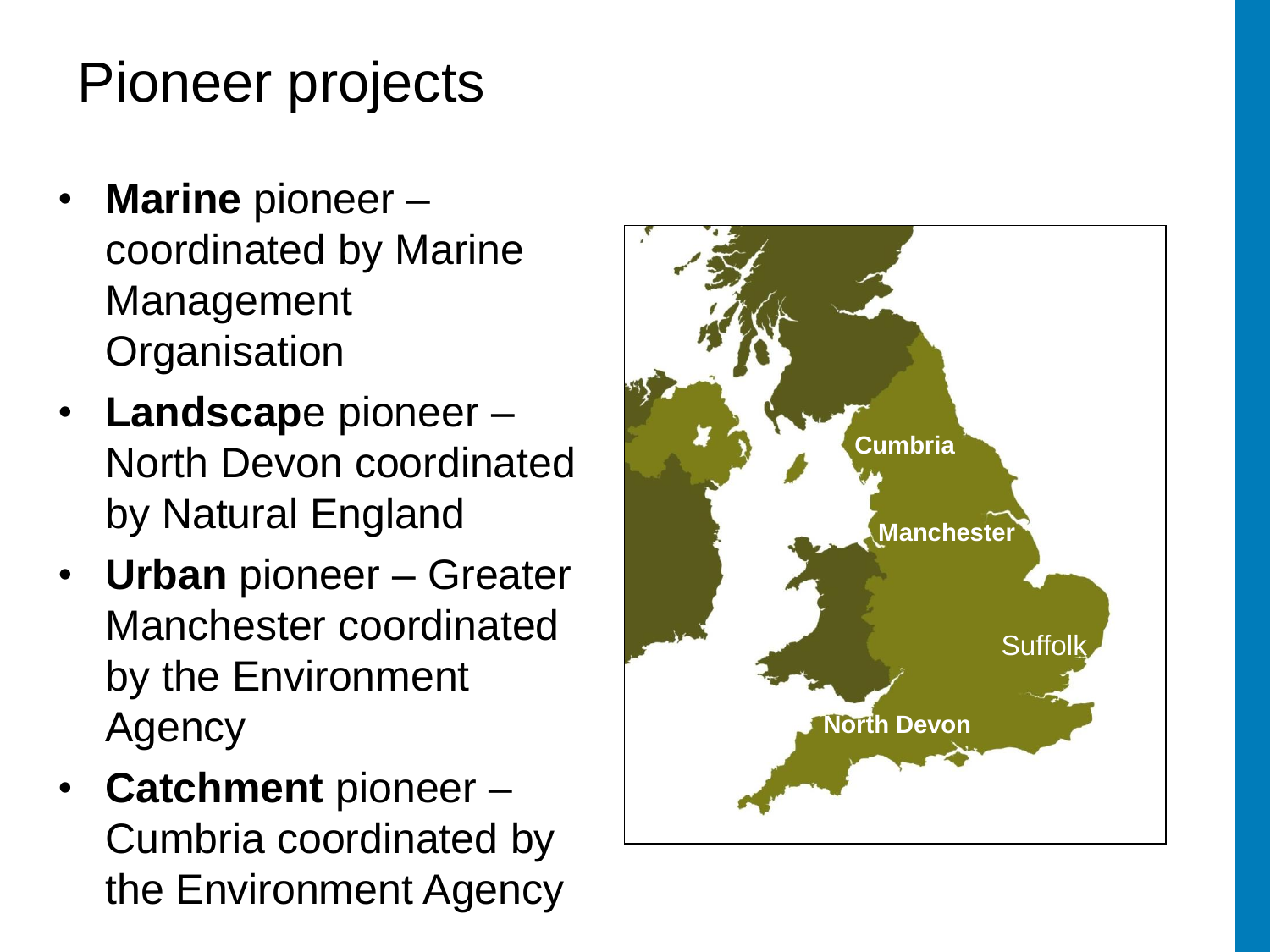# Marine Pioneer – vision and aims

- Our vision is that in 25 years' time, our country will have the healthiest environment and be the most beautiful place to live, work and bring up a family; driving wellbeing and prosperity. We want ours to be the first generation to leave the natural environment in a better state than we found it.
	- Test new NC tools and methods
	- Joined up, integrated approach
	- Use of new funding opportunities
	- Sharing lessons and best practice

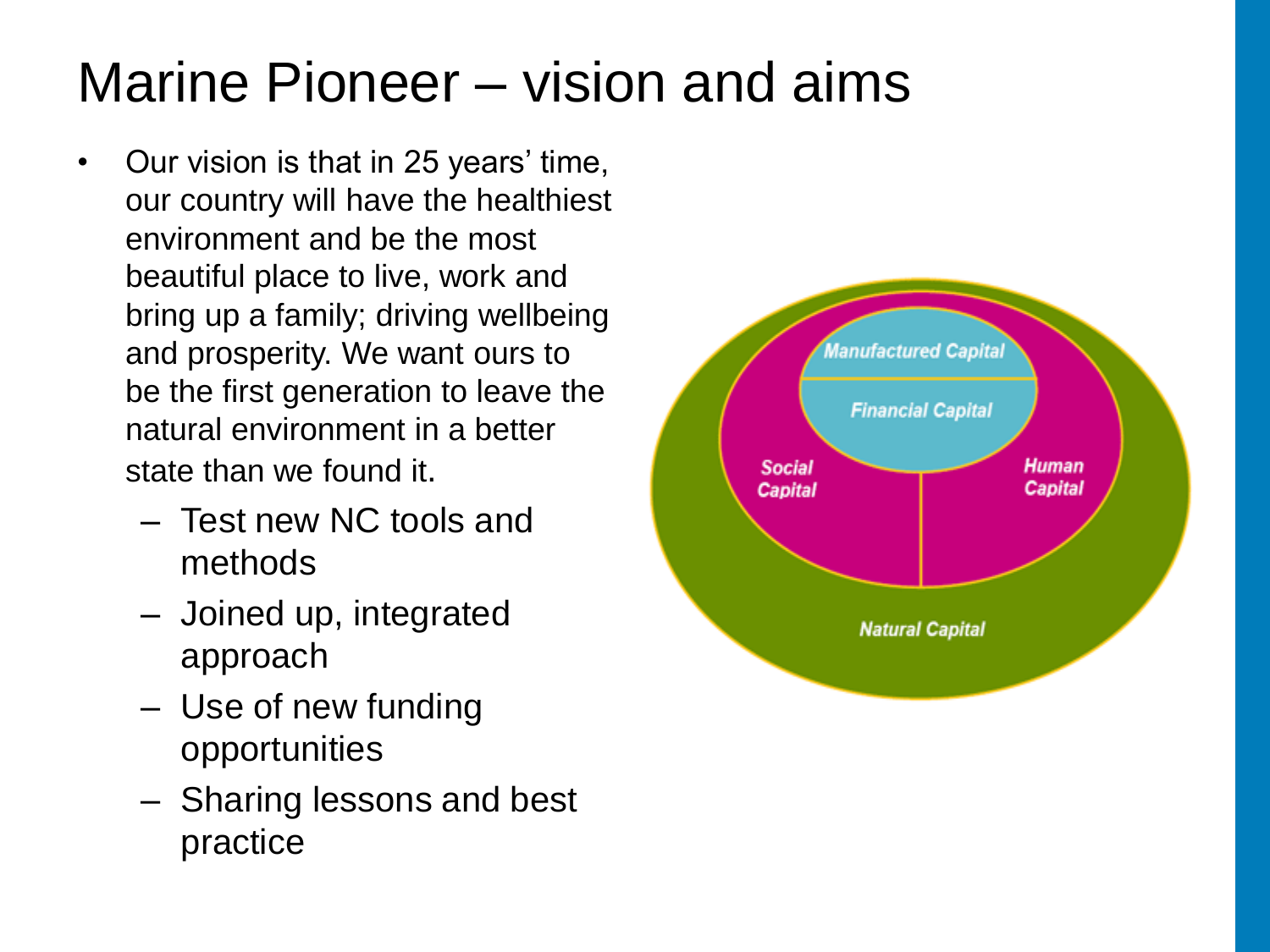# Marine pioneer - approach

- Two test sites
- North Devon
- Suffolk
- Different questions and topics to address in both
- So far recruitment, steering group ideas so early days!
- Academic work feeding in already – MERP, SWEEP, CECAN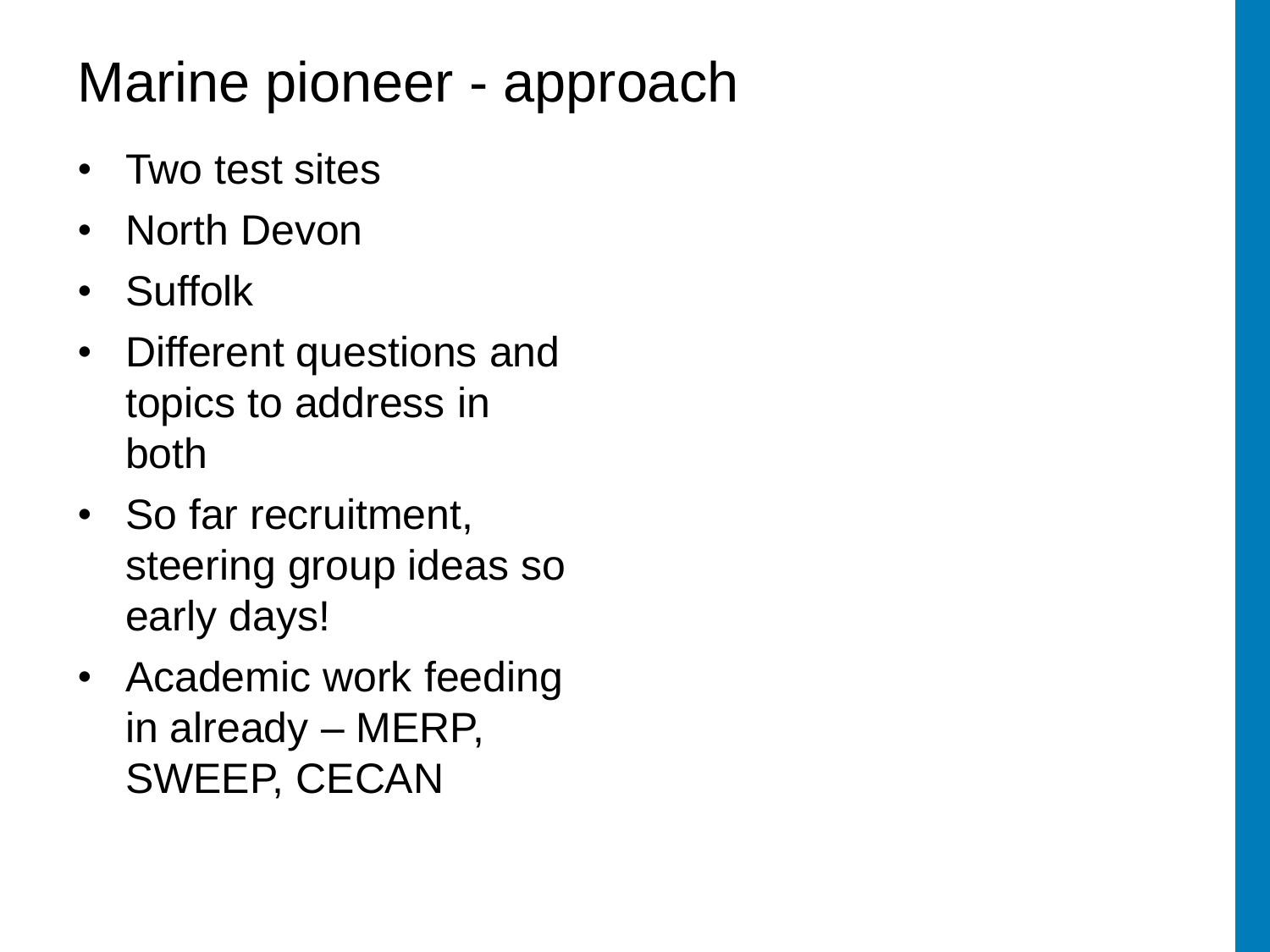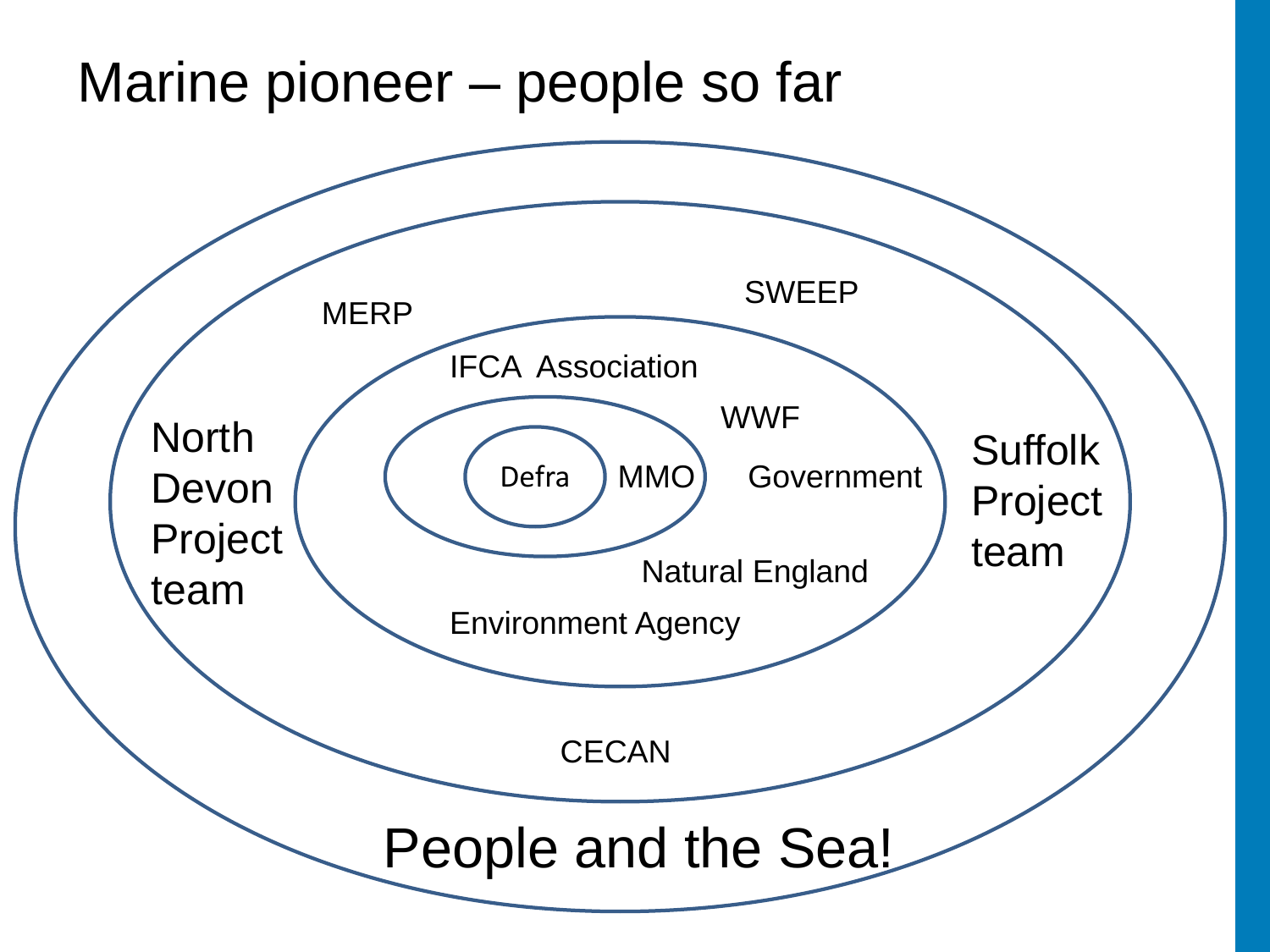### Marine pioneer – current work

- Programme management starts now
- Objective setting and planning
- Recruitment of project officers
- Academic work
- Funding applications

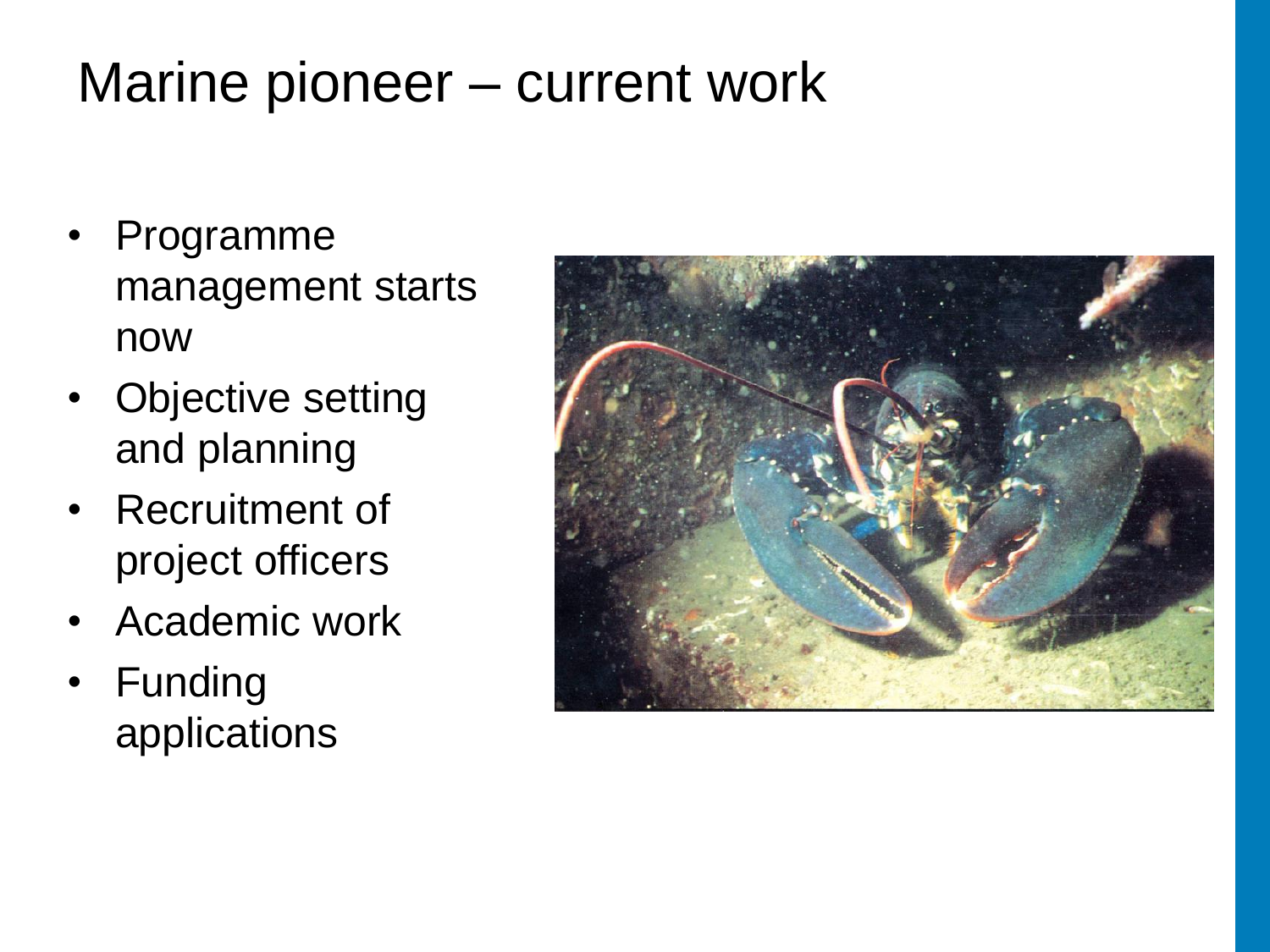# How the NOC community can engage

- Communications will increase but it is still early
	- Twitter, blogs, academic papers, steering groups
	- How do you like to be informed and engage?
- Help to ensure that the baseline natural capital assessments use the best available evidence
	- Priority work will commence shortly on assessing natural assets
- Challenge ideas and information
	- The four big challenges you identify (clean resources, protecting from natural events, protecting productive capacity, making sense of change) fit very well with the pioneers
- Co-design research projects with pioneer focus
- Make the best use of your Interdisciplinary work